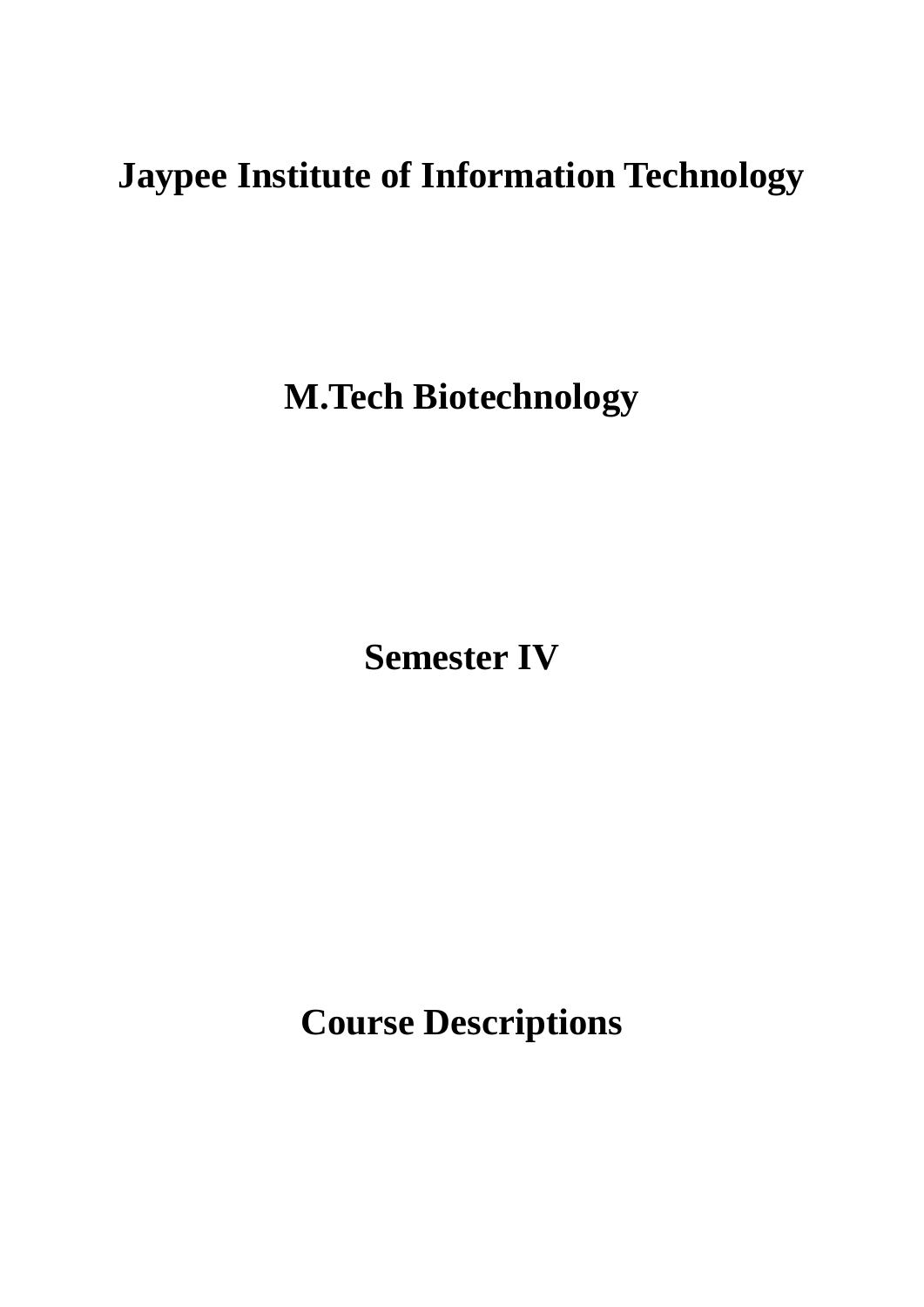| <b>Detailed Syllabus</b>                  |                                                                                      |                                |                      |                      |                                       |                         |                  |  |  |  |
|-------------------------------------------|--------------------------------------------------------------------------------------|--------------------------------|----------------------|----------------------|---------------------------------------|-------------------------|------------------|--|--|--|
| <b>Lecture-wise Breakup</b>               |                                                                                      |                                |                      |                      |                                       |                         |                  |  |  |  |
| <b>Course Code</b>                        |                                                                                      | 17M17BT216                     | <b>Semester</b> Even |                      | <b>Semester IV, Integrated XI sem</b> |                         |                  |  |  |  |
|                                           |                                                                                      |                                |                      |                      | <b>Session</b> 2019-2020              |                         |                  |  |  |  |
|                                           |                                                                                      |                                |                      |                      | <b>Month from January to June</b>     |                         |                  |  |  |  |
| <b>Course Name</b><br><b>Dissertation</b> |                                                                                      |                                |                      |                      |                                       |                         |                  |  |  |  |
| <b>Credits</b>                            |                                                                                      | 16                             |                      | <b>Contact Hours</b> |                                       |                         | 32               |  |  |  |
| <b>Faculty (Names)</b>                    |                                                                                      | Coordinator(s)                 | Dr Shweta Dang       |                      |                                       |                         |                  |  |  |  |
|                                           |                                                                                      | Teacher(s)<br>(Alphabetically) | Dr Shweta Dang       |                      |                                       |                         |                  |  |  |  |
| <b>COURSE OUTCOMES</b>                    |                                                                                      |                                |                      |                      |                                       | <b>COGNITIVE LEVELS</b> |                  |  |  |  |
| C <sub>230.1</sub>                        | Survey research based literature to develop hypothesis                               |                                |                      |                      |                                       |                         | Apply Level 3    |  |  |  |
| C <sub>230.2</sub>                        | Design the experimental outlay to address the defined problem.                       |                                |                      |                      |                                       |                         | Create level 6   |  |  |  |
| C <sub>230.3</sub>                        | Evaluate and interpret key findings to provide solution                              |                                |                      |                      |                                       |                         | Evaluate Level 5 |  |  |  |
| C <sub>230.4</sub>                        | Create/ design the scientifc report and communicate effectively<br>the research data |                                |                      |                      |                                       |                         | Create level 6   |  |  |  |